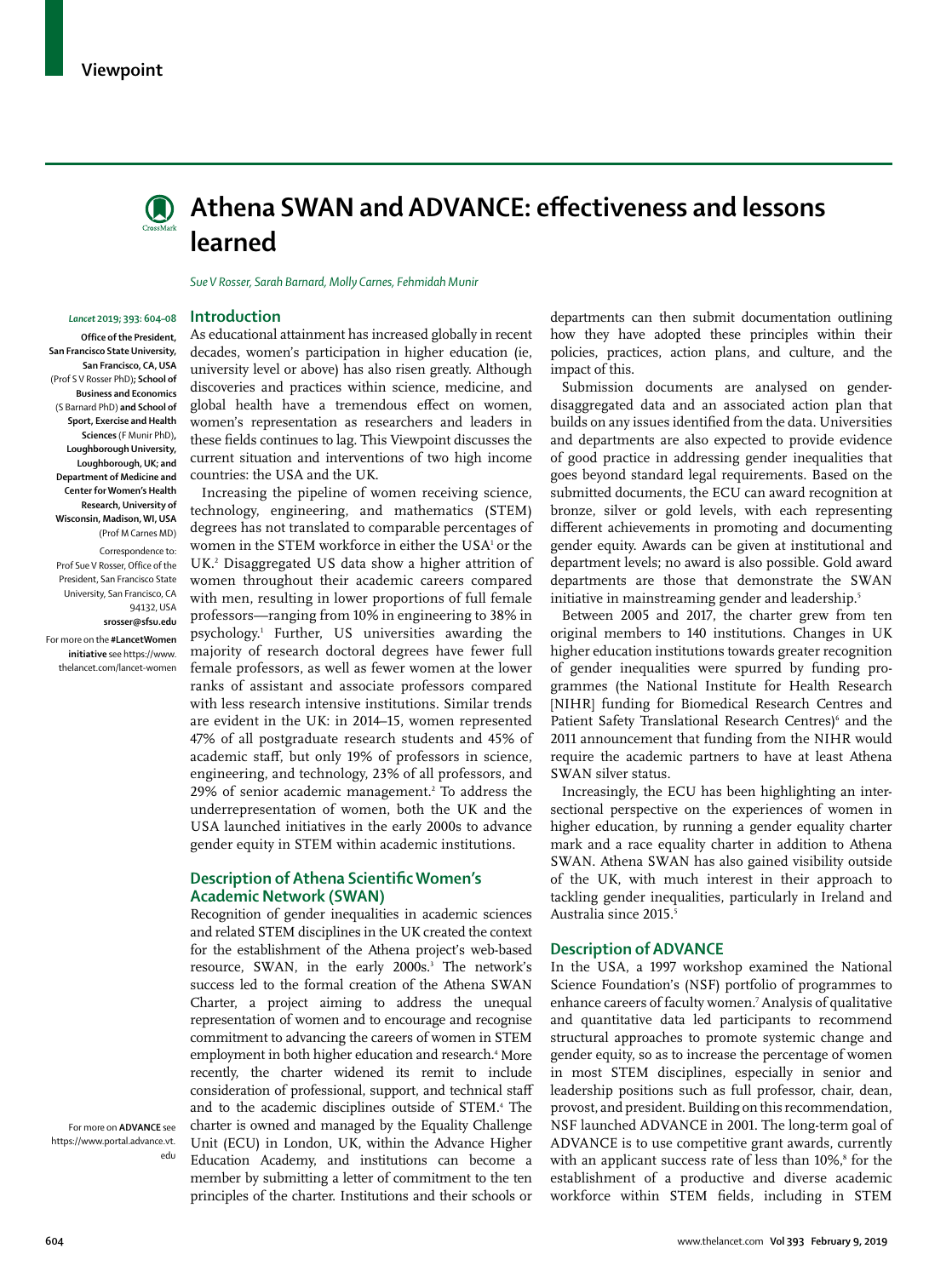institutions and organisations that are structured to be equitable, that use research-based inclusive practices, and that have a culture and climate supportive of a diverse academic workforce.

Common characteristics of the Institutional Transformation grants initially awarded to nine institutions included gender-disaggregated data collection methods, mentoring schemes, implementation of work–life balance policies, and guidance for institutional leaders to ensure understanding of changes to policies and practices aimed at enhancing faculty careers for women in STEM. In addition, each grant included research providing a signature contribution to the burgeoning scholarship on gender equity and inclusive practices. Examples of contributions included how to train search committees, department chairs, and tenure and promotion committees to reduce the impact of cultural stereotypes on judgement and decision making (ie, implicit bias).

Because almost two-thirds of Institutional Transformation grants awarded from 2001 to 2018 have gone to research intensive institutions,<sup>8</sup> solicitations subsequent to 2001 evolved to include Adaptation and Partnership tracks to ensure more inclusivity of academic institutional types, non-profit organisations, professional societies and faculty in addition to those on the tenure track. From 2001 to 2018, NSF provided more than US\$297000000 for ADVANCE to more than 179 institutions of higher education (5·3% of all US institutions of higher education) and non-profit organisations in 47 US states.<sup>9</sup>

In response to the finding that ADVANCE privileged the experiences and needs of white women,<sup>10</sup> NSF has acknowledged the role of intersectionality (emerging from feminist and critical race theory), and the effects of the overlap of race and ethnicity, class, religion, and other social identities (including gender) for women in STEM. The spectrum of gender and STEM workplace stigmas that relate to different physical and mental abilities, country of origin and education, and age are beginning to be recognised as important for understanding the experiences of women in STEM in various institutional contexts.

# **Effectiveness in forging systemic change and eliminating gender and institutional bias**

Evaluating the overall effect of these initiatives on academic STEM in the UK and the USA has proven difficult. Certainly, ADVANCE has raised awareness of the issues of gender inequality and implicit bias, and there have been increases in the numbers of women being hired and in leadership positions. The 19 institutions awarded ADVANCE Institutional Transformation grants in the initial 2001 and 2003 cohorts exhibited an increase in women STEM faculty members from 16% to 24%, and an increase in new women hires in STEM roles from 25% to 35%, whereas the increase in the comparator institutions not awarded Institutional Transformation grants was only from 22% to 27%.<sup>11</sup> Women in STEM leadership roles increased from 10% to 16%.<sup>11</sup> The specific contribution of ADVANCE to increasing inclusivity remains problematic to separate from overall institutional, academic, and US pushes for inclusivity to have the faculty demographics more closely mirror the diversity of student demographics.

Research on Athena SWAN in the UK has explored the relationship between women's experiences at work and Athena SWAN status of the institution, $12$  but attributing cause and effect to implementation of Athena SWAN policies is difficult because of the complexity of the issues. An econometric analysis of the effect of Athena SWAN found an increase in the number of women in academic medicine, but no evidence that this was linked to the introduction of Athena SWAN awards.<sup>13</sup> Another evaluation of the Athena SWAN charter found evidence of a positive effect of Athena SWAN on the visibility, leadership skills, career development, and satisfaction of women working in STEM and medicine, as well as the value of Athena SWAN as a driver in improving gender diversity.14 However, this study focused on the perceptions of impact rather than directly measured impact.

In the USA, different governmental and funding agencies have attempted to increase the proportion of women in STEM and medicine, as well as diversity in the workforce. Given their charters, they have taken different approaches and had different priorities and timelines for funding initiatives to address these issues. For example, the National Institutes of Health (NIH) has drawn attention to sex and gender in research content, with its focus on sex as a biological variable and on mandates to include women in clinical trials,<sup>15</sup> whereas NSF has focused its attention on gender in science-based educational and institutional structures.<sup>16</sup> Some scientists involved in the NSF ADVANCE programme were also NIH funded. Inspired by ADVANCE, they worked with senior NIH staff to help create the momentum for a onetime funding initiative from NIH that supported 14 sites to conduct research interventions that aimed to increase the participation and advancement of women in biomedical careers. In the UK, the NIHR funding of Biomedical Research Centres announcement is a major driver for institutional changes.<sup>6</sup> In addition to other disciplinespecific schemes—for example, project Juno for physics disciplines and the WISE Campaign for science, technology, and engineering disciplines—the relationship of Athena SWAN to funding is still not clearly linked through the changes in the charter.<sup>17</sup>

Both Athena SWAN and ADVANCE acknowledge historical and institutional context as crucial factors for determining the effectiveness of particular strategies or approaches in eliminating bias and facilitating change. The case studies documenting effective change at particular institutions<sup>18</sup> from ADVANCE projects include small numbers of individuals and multiple interventions, which makes effects of one change difficult to isolate and generalise to other institutions.<sup>19</sup> The rationale for Adaptation awards in ADVANCE arose from the recognition that policies, practices, approaches, and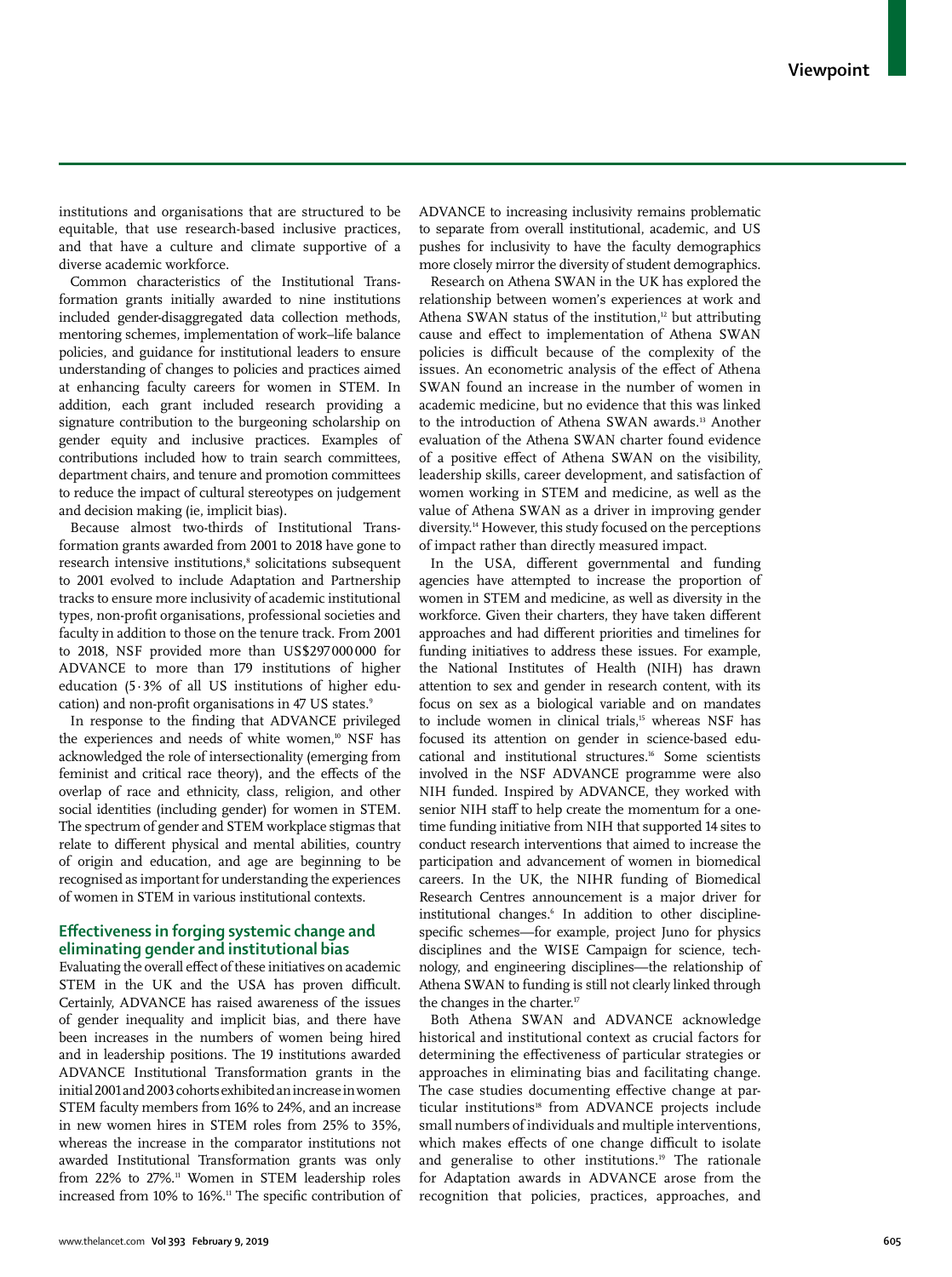# *Panel:* **Lessons learned from Athena Scientific Women's Academic Network (SWAN) and ADVANCE**

# **High quality data**

- High quality data are essential for measuring institutional change
- Baseline data before intervention is required for benchmarking
- Team should agree on common definitions
- Data should be disaggregated and any incorrect, incomplete, improperly formatted, or duplicated data amended or removed
- Data should include both quantitative and qualitative metrics

# **Appropriate leadership**

- Leadership must be commensurate with the desired level and scope of systemic change
- The president, provost (USA) or pro-vice-chancellor (UK) must be invested and possibly hold a leadership role in ADVANCE and Athena SWAN work
- Women leaders might experience positive and negative effects on their career
- Men in science, technology, engineering and mathematics (STEM) should become more involved for long-term sustainability

# **Implementation and sustainability of policy changes**

- Policy changes depend on the senior management team
- Recruitment, hiring, research support, tenure and promotion criteria, and work–life balance represent frequent focuses of policy change
- Once in place, even negative policies might be difficult to eliminate
- Women should be represented on the senior management team and willing to challenge individual beliefs that go against diversity

#### **Future trends**

- Future trends include intersectionalities beyond gender and inclusivity of institutional types
- Race and ethnicity, sexual orientation, disabilities, age, and other factors are now recognised as being intersectional with gender in shaping women's experiences in STEM
- A shift in focus to include women beyond the tenured and tenure-track women
- All higher educational institution types, as well as non-profit organisations and scientific professional societies, are now recognised as eligible for ADVANCE

even research that evolved at one institution might not be easily transferred to another with similar results without adaptation to the new institutional context and environment.

A 5 year, non-renewable grant, even one the size of the ADVANCE Institutional Transformation awards, can only establish a foundation for change and set a course for sustainable institutional transformation. Elimination of implicit biases and deeply entrenched societal norms surrounding gender, race, and class through structural changes within institutions with such limited time and funding cannot be expected, although some of the immediate aims of the action research projects such as norm building and policy changes at a particular institution can be measured.<sup>19</sup> For instance, a mixed methods study of the 54 academic institutions that received ADVANCE Institutional Transformation awards from the NSF since 2001 identified relevant recommendations for enhancing sustainability.<sup>15</sup>

Athena SWAN is not time-limited in the same way as ADVANCE, but does have renewal cycles. Based on their submission of data, activities, and future plans, schools, departments, and institutions are awarded a bronze, silver, or gold status for 3 to 5 years, which can be renewed. With no funding or grant attached to the award, time and resources come from the business plan of the institution, school or department, often resulting in women undertaking this work, which would otherwise be difficult to achieve without funding and is therefore reliant on goodwill and interest in the cause.

# **Lessons learned**

Over 15 years of experiences in the USA and the UK have indicated a range of common lessons that can be learned in relation to the need for good quality genderdisaggregated data, clear leadership, and effective policies that lead to disruption of systemic gender bias. We outline these lessons and also the probable future directions for Athena SWAN and ADVANCE, as summarised in the panel.

Obtaining good-quality gender-disaggregated data is essential for measuring institutional change. Baseline data, common definitions of terms, and so-called cleansed data (incorrect, incomplete, improperly formatted, or duplicated data amended or removed) are required metrics against which implemented changes can be measured. Being crucial for a range of reasons, these data provide evidence of gender inequalities used to inform and persuade key actors to support and provide budgets for actions. Naming the problem and specifying the issues in particular contexts underpins much of the progress to date, allowing institutions to develop targeted action plans. Data also allows benchmarking, longitudinal tracking of progress, and evaluation of initiatives, although comparisons across institutions have been infrequent and qualitative studies that offer rich descriptive findings are not generalisable.<sup>8</sup>

Women's leadership roles and other key involvements with ADVANCE and Athena SWAN have yielded both negative and positive results for their own career trajectories. For some, it has provided an opportunity to demonstrate or develop administrative skills and improve visibility within their own or other institutions, providing a pathway for advancement to administrative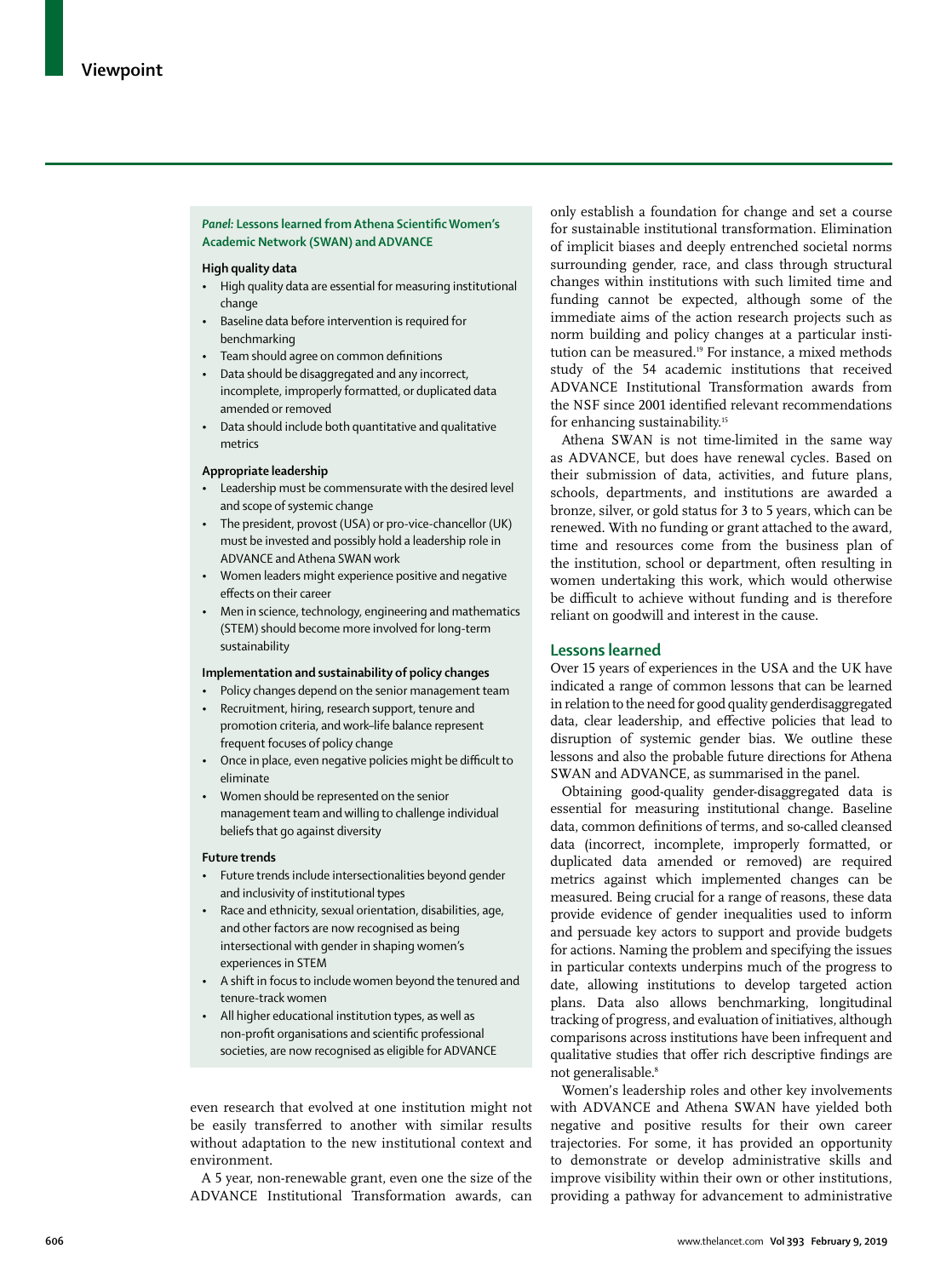leadership. For others, the large time commitment and service duties have slowed or halted their research trajectory. Appropriate leadership commensurate with the level and scope of the systemic change sought is crucial to the success and institutionalisation of the change in the UK and the USA.

Few men have been as deeply involved in seeking ADVANCE grants, although they have implemented the projects and benefited from policies, practices, and resulting changes; in the UK, women are more likely to undertake a disproportionately higher amount of Athena SWAN work.<sup>20</sup> To have sustainable, systemic change, men in STEM must also be involved.

79–90% of institutions awarded ADVANCE Institutional Transformation grants addressed policy changes in the following areas: recruitment (90%), hiring (95%), research support (79%), tenure criteria (90%), standards of promotion to full professor (79%), and work–life balance (79%).<sup>11</sup> Introducing new polices only goes so far in addressing gender issues because the implementation and sustainability of such changes and policies depend on the current senior management team, which can change frequently; 38% of administrators who served as ADVANCE principal investigators left their institution.15 Once in place, policies become difficult to eliminate, whether they have negative or positive consequences. For US and UK institutions, perception and monitoring of gender equality policies and practices partially depends on the individual and collective beliefs of the senior management team, coupled with sufficient representation of women within the management team who feel comfortable and secure in challenging individual beliefs that go against equality and diversity. If institution-wide change is desired, then there is a need to have a balanced representation of women in management, and for the provost (USA), pro-vice-chancellor (UK) or president to be highly invested in the project or, in some cases, in taking on a leadership role.

### **Future trends**

Trends for both ADVANCE and Athena SWAN have been shifts from a focus on tenured or tenure-track women in major research institutions to the inclusivity of all higher education institutional types, as well as non-profit and professional organisations. Similarly, there is an expansion beyond gender, and a look at intersectionalities, such as sexuality, race and ethnicity, disability, and age, that influence women's experiences in STEM. These trends will probably continue.

However, an inherent contradiction exists between ideas that underpin action: the understanding of how to conceptualise and achieve gender equality can vary markedly depending on whether institutions engaging with Athena SWAN and ADVANCE and the individual initiatives themselves are trying to radically alter societal gender dynamics to be fairer, or to support women in decisions that reproduce gender inequalities and stereotypes. ADVANCE Institutional Transformation projects that embarked on multi-level system approaches have had the most enduring impact, as opposed to those that took a so-called change the women approach.<sup>21</sup> These tensions could hamper the effectiveness of Athena SWAN and ADVANCE in increasing the representation of women at the highest levels of science.

As ADVANCE and Athena SWAN gain international recognition, their approaches and frameworks could be used as models for others to adapt and adopt (Sage in Australia exemplifies this). These successes in other related programmes facilitate the growing interest in and legitimisation of actions that address gender inequalities in societies globally.

**Contributors**

FM and SB wrote sections related to Athena SWAN and provided feedback and small edits to the overall piece. MC wrote sections related to the NSF ADVANCE programme and provided feedback and small edits to the overall piece. SVR wrote sections related to the NSF ADVANCE programme and the effectiveness of the programmes and lessons learned, as well as editing the overall piece.

#### **Declaration of interests**

MC reports National Institutes of Health grant R35GM122557. FM and SB report funding from Advance Higher Education Academy. SVR reports National Science Foundation grant 1608269. All of these are outside of the submitted work.

#### **Acknowledgments**

SVR thanks the National Science Foundation programme officer Jessie DeAro for providing URLs relevant to the work on ADVANCE.

#### **References**

- 1 National Science Foundation. Women, minorities, and persons with disabilities in S&E: data tables. 2018. https://www.nsf.gov/ statistics/2017/nsf17310/data.cfm (accessed Nov 19, 2018).
- 2 Higher Education Statistics Agency. Higher Education Statistics for the UK 2014/15. Aug 11, 2016. https://www.hesa.ac.uk/data-andanalysis/publications/highereducation-2014-15 (accessed Jan 9, 2019).
- Phipps A. Women in science, engineering, and technology: UK initiatives from the 1970s to the 2000s. Stoke: Trentham Books, 2008.
- 4 Equality Challenge Unit. Athena SWAN Charter 2015. http://www.ecu.ac.uk/equality-charters/athena-swan/ (accessed  $\tan 9.2019$ .
- 5 Barnard S. The Athena SWAN Charter: promoting commitment to gender equality in higher education institutions in the UK. In: White K, O'Connor P, eds. Gendered success in higher education: global perspectives. London: Palgrave Macmillan, 2017: 155–74.
- Advance Higher Education. History of Athena SWAN (pre May 2015). https://www.ecu.ac.uk/equality-charters/athena-swan/ aboutathena-swan/history-of-athena-swan/ (accessed Jan 9, 2019).
- 7 Rosser S, Zieseniss M. Final report on professional opportunities for women in research and education (POWRE) workshop. Gainesville: Center for Women's Studies and Gender Research, 1998.
- 8 Zippel K, Ferree M. Organizational interventions and the creation of gendered knowledge: US universities and NSF ADVANCE. *Gend Work Organ* 2018; published online Sept 17. https://doi.org/10.1111/gwao.12290.
- National Science Foundation. ADVANCE: increasing the participation and advancement of women in academic science, technology, engineering and mathematic careers. 2017. https://www.nsf.gov/ehr/Materials/ADVANCEBrochure.pdf (accessed July 9, 2018).
- 10 Torres L. Lost in the numbers: gender equity discourse and women of color in science, technology, engineering, and mathematics (STEM). *Int J Sci Soc* 2012; **3:** 157–74.
- Case Western Reserve University. Annual Plenary 2018 Presentations. 2018. https://case.edu/ideal-n/presentations-andpublications/annualplenary-2018-presentations (accessed July 9, 2018).

For more on **Sage** see https://www. sciencegenderequity.org.au/